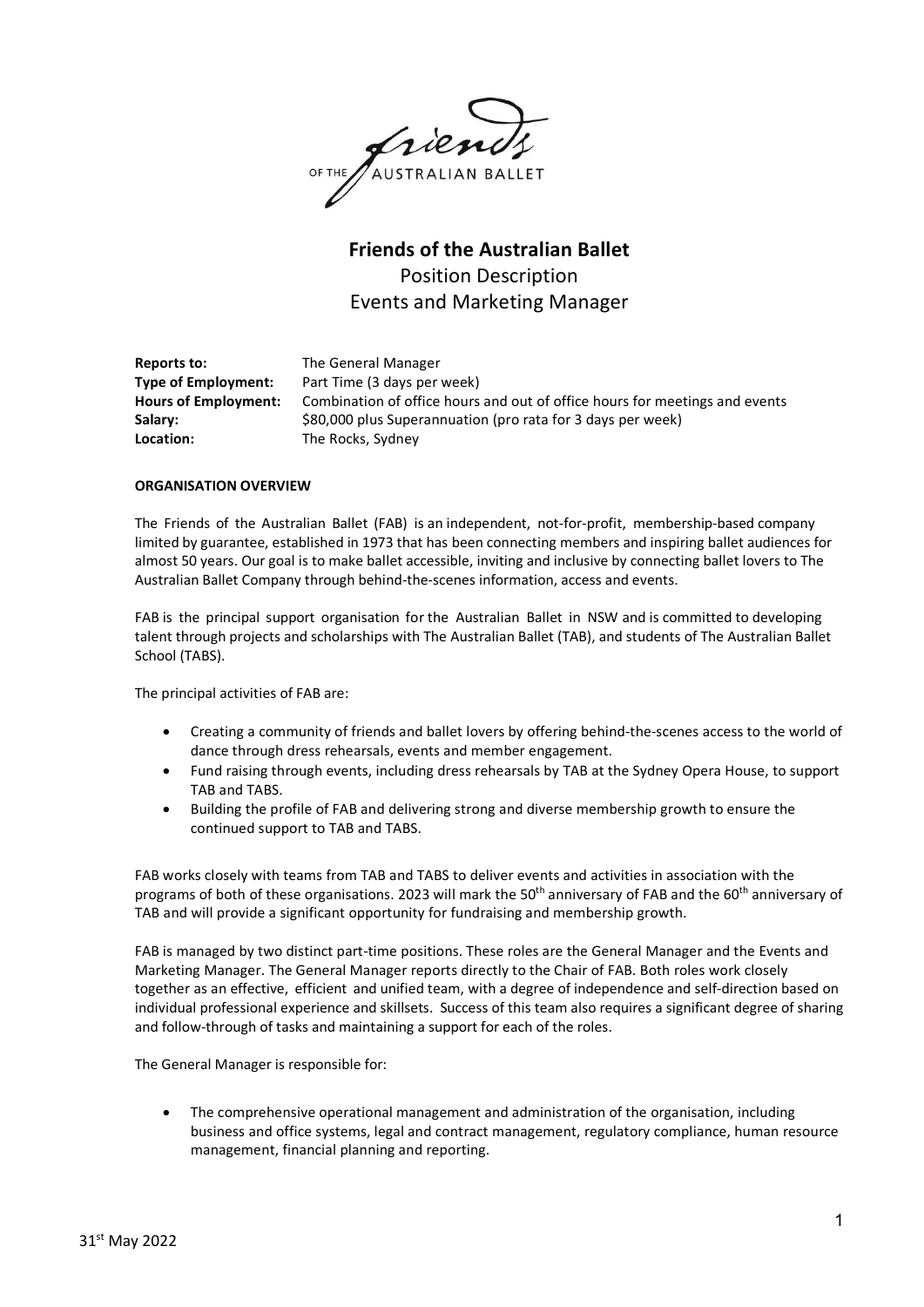• Membership services including renewals, phone service, enquiries and promotions, working with the Events and Marketing Manager to develop the monthly newsletter publication and other general member communications.

### **PURPOSE OF THE ROLE**

The primary purpose of the Events and Marketing Manager is to successfully plan, budget, manage and execute the annual program of FAB events, with a particular emphasis on selling out all dress rehearsals. To develop and implement the marketing strategy to support the organisation, members, and individual events, and support business development through the diversification and growth of membership including developing retention and renewal strategies and seeking external partnerships.

This role is also responsible for the ongoing measurement, reporting and process improvement of these functions.

#### **KEY ACCOUNTABILITIES**

#### **Marketing**

- Develop, implement and evaluate organisation and event specific marketing and communication strategies, to ensure the correct positioning of the organisation in line with the organisational strategy;
- Create and deliver innovative and results-driven marketing and communication plans to ensure that, demand for events is met via ticket sales;
- Through targeted marketing campaigns and membership engagement programs, grow and diversify FAB membership, supporting strategic priorities and engagement targets;
- Develop and execute specific communications with FAB donors;
- Execute the marketing and communication plans, including the development of a range of engaging marketing collateral, content and campaigns, and include a focus on the effective use of social media and digital marketing tactics;
- Content manage the FAB website and social media platforms and write creative, engaging and accurate content for the promotion of FAB events, ensuring brand values and guidelines are demonstrated and complied with consistently through all communications;
- Create proposals for the procurement/engagement of services to support communications needs and manage these services, including graphic design;
- Lead media and PR as required;
- Develop a balanced scorecard of KPI's and targets for each marketing/event campaign. Measure and report on performance and take pre-emptive/corrective action as appropriate.

### **Event Management**

- Plan, budget, manage and deliver annual program of events (including Dress Rehearsals and other FAB events);
- Work with the FAB Council to develop an innovative and engaging annual program of events to engage current members and attract new members across target member segments
- Plan, execute and report on events using established event/project management programs, processes and tools
- Manage budgets and costs to support both the organisational marketing strategy and individual event budgets
- Develop, execute and report on event risk management to the FAB Council (including financial risks);
- Develop and execute strategies to sell tickets for dress rehearsals and events including selling tickets to groups and other dance partners
- Research, liaise and negotiate with venues and other key suppliers to ensure the best prices and services for FAB events;
- Research and liaise with suitable event guests, with the assistance of TAB and TABS, or through external contacts;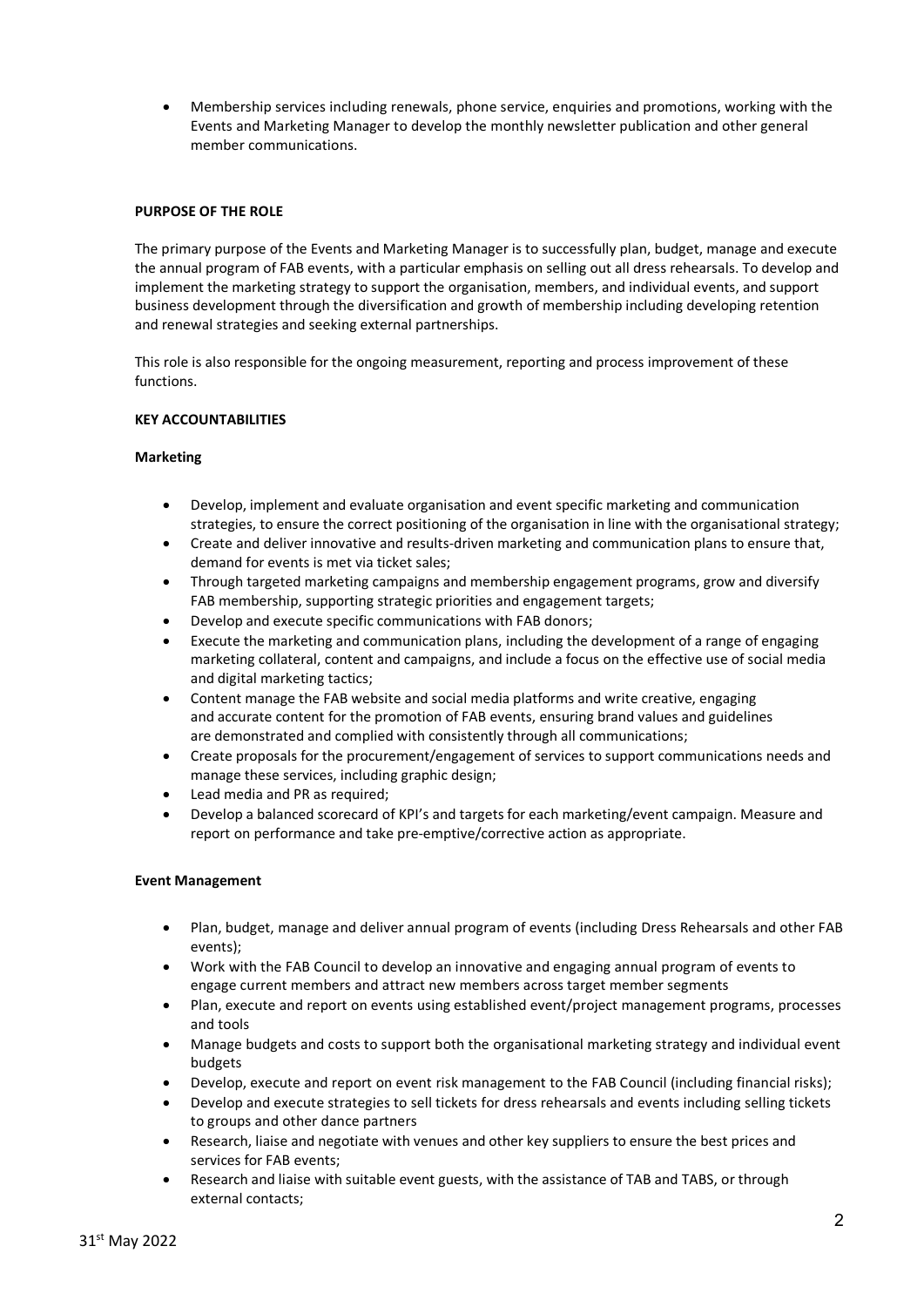- Manage the event guest lists (including catering, table seatings and special requests)
- Manage venue catering, signage, logistics planning, AV and other technical suppliers
- Manage and liaise with event sponsors/partners and stakeholders
- Research, develop and nurture commercial sponsorship relationships to seek income/contra funding to support events and support the growth of the FAB brand
- In conjunction with the General Manager, seek public sector funding, in line with the organisational strategy
- Provide on-site management and control during set-up, delivery and post event management for all events
- Solicit and/or evaluate feedback from events and take appropriate action as required for future events.

## **Other**

- Gather, analyse and present structured information for use by the FAB Council and external stakeholders for organisational planning and strategy
- Manage the FAB member data lists ensuring adherence to the FAB Privacy Policy and other organisational data management policies are adhered to when using or managing member data and obtain appropriate permissions as required
- Procure services in line with relevant FAB procurement policies and procedures, including working with preferred suppliers
- Engage and manage marketing interns
- Ensure all activities are recorded onto the customer relationship management system (CRM) in accordance with FAB operational standards and processes
- Attend, develop the agenda and take minutes for the monthly Events and Marketing meeting (and other meetings as required)
- General administrative duties including phone and email ticket sales and memberships enquiries and other office duties in conjunction with the General Manager.

### **KEY CHALLENGES**

- Developing effective relationships with all key stakeholders, including TAB and TABS, whilst representing the interests of FAB
- Balancing the diverse needs of multiple stakeholders (internal and external)
- Growing the diversity of memberships and developing a program to service this diversity
- Balancing the daily operational needs with creative and lateral thinking and the ability to plan, budget, track and evaluate the marketing and event strategy over time.

### **ORGANISATIONAL RELATIONSHIPS**

### **Internal**

- FAB General Manager.
- FAB Interns and Volunteers.
- FAB Members and other patrons.
- FAB Council and Councillors.
- FAB Events and Marketing Committee (as a Sub-Committee of the FAB Council)

## **External**

- Marketing and events suppliers and providers.
- Management and personnel liaison with TAB (Sydney and Melbourne) and TABS
- Other TAB and TABS support organisations (chapters) located in South Australia and Victoria.
- TAB and TABS Subscribers, Donors and Supporters.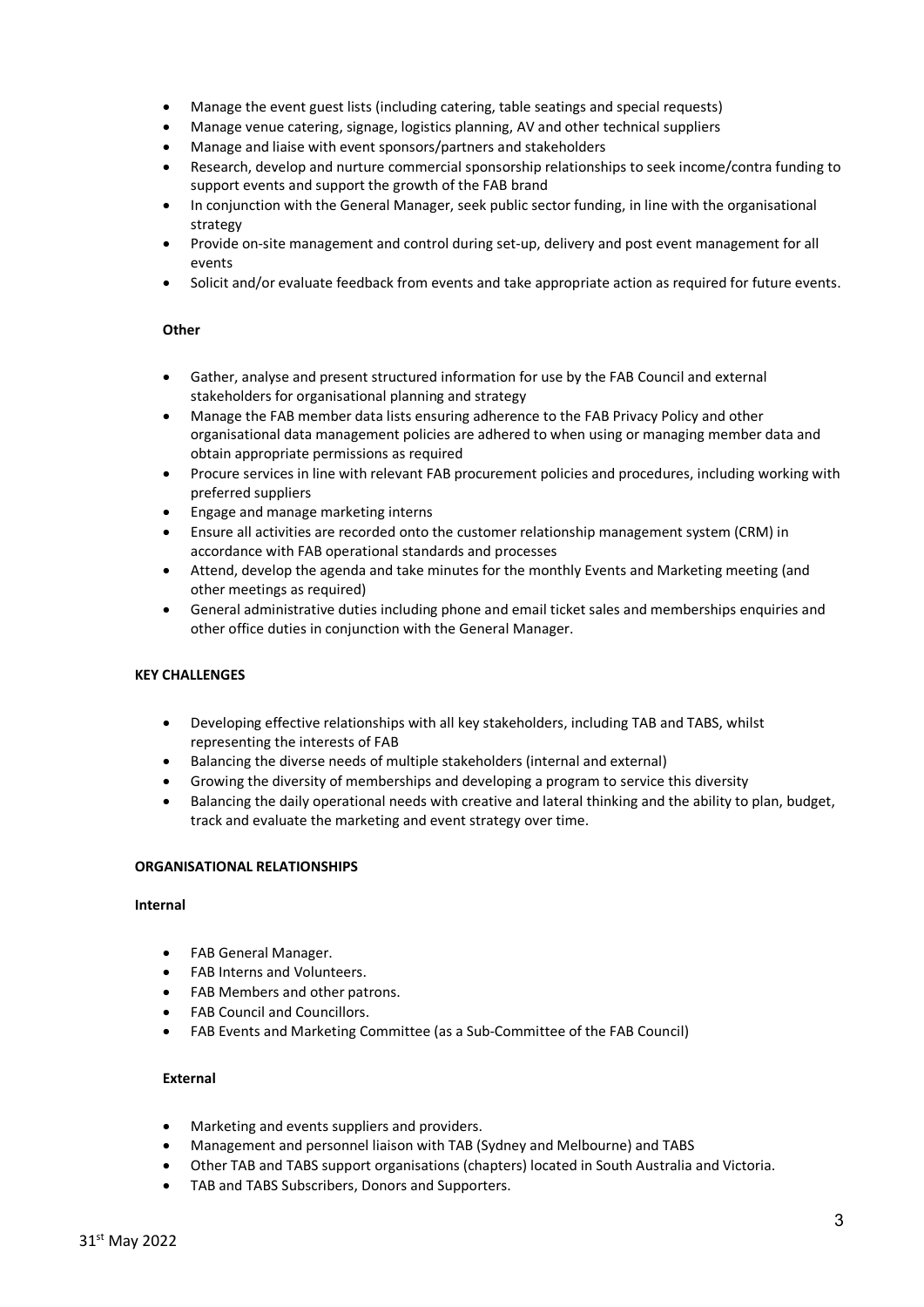- Sponsorship, promotional and in-kind supporters.
- Venue operators and venue service providers.

### **ROLE DIMENSIONS**

### **Judgement and Decision Making**

- The Events and Marketing Manager is expected to be self-directed and pro-active in line with professional experience and qualifications while working within the established guidelines of the position and FAB policies and procedures
- The exercising of discretion and decision making in order to maintain high quality outcomes is expected
- Decisions which may require a deviation from standard procedures, or which are perceived to present a risk to the business, relationship or self, should be referred to the General Manager and/or the FAB Council
- Recommendations regarding event viability and logistics are made by the Events and Marketing Manager to the General Manager or FAB Council for approval and for implementation by the Events and Marketing Manager.

### **Essential Requirements and Skills**

- Excellent written, verbal and communication skills
- Communicate effectively and source, build and maintain positive and productive relationship with internal and external stakeholders
- Excellent attention to detail;
- Flexible, pro-active team player approach and attitude
- A professional and mature approach towards managing workflow and workload
- The ability to influence and negotiate
- Exceptional organisational and time management skills with ability to manage multiple tasks and multiple projects
- Working understanding of Intellectual Property rights including Copyright, Moral Rights and use of images
- Professional approach and good self-presentation
- Entrepreneurial and creative thinking
- Lateral thinking and problem solving
- Experienced in using marketing, communication and event/project management tools including; Mailchimp, Adobe Design, Canva, Hootsuite, Planoly, Asana and CRM and ticketing platforms;
- Some after hours and weekend work will be a requirement of this position.

### **KEY SELECTION CRITERIA**

- A degree in Marketing, Event or Project Management or related discipline;
- Five+ years marketing/events/project management experience in events, theatre, entertainment or related industries;
- High level applied knowledge of the marketing and sales functions sales of a membership or customer focussed organisation;
- Demonstrated experience in event planning, project management and implementation;
- Demonstrated experience in researching, developing and implementing organisational and event marketing strategies;
- Experience working with a small team and Board/Council relationship management.